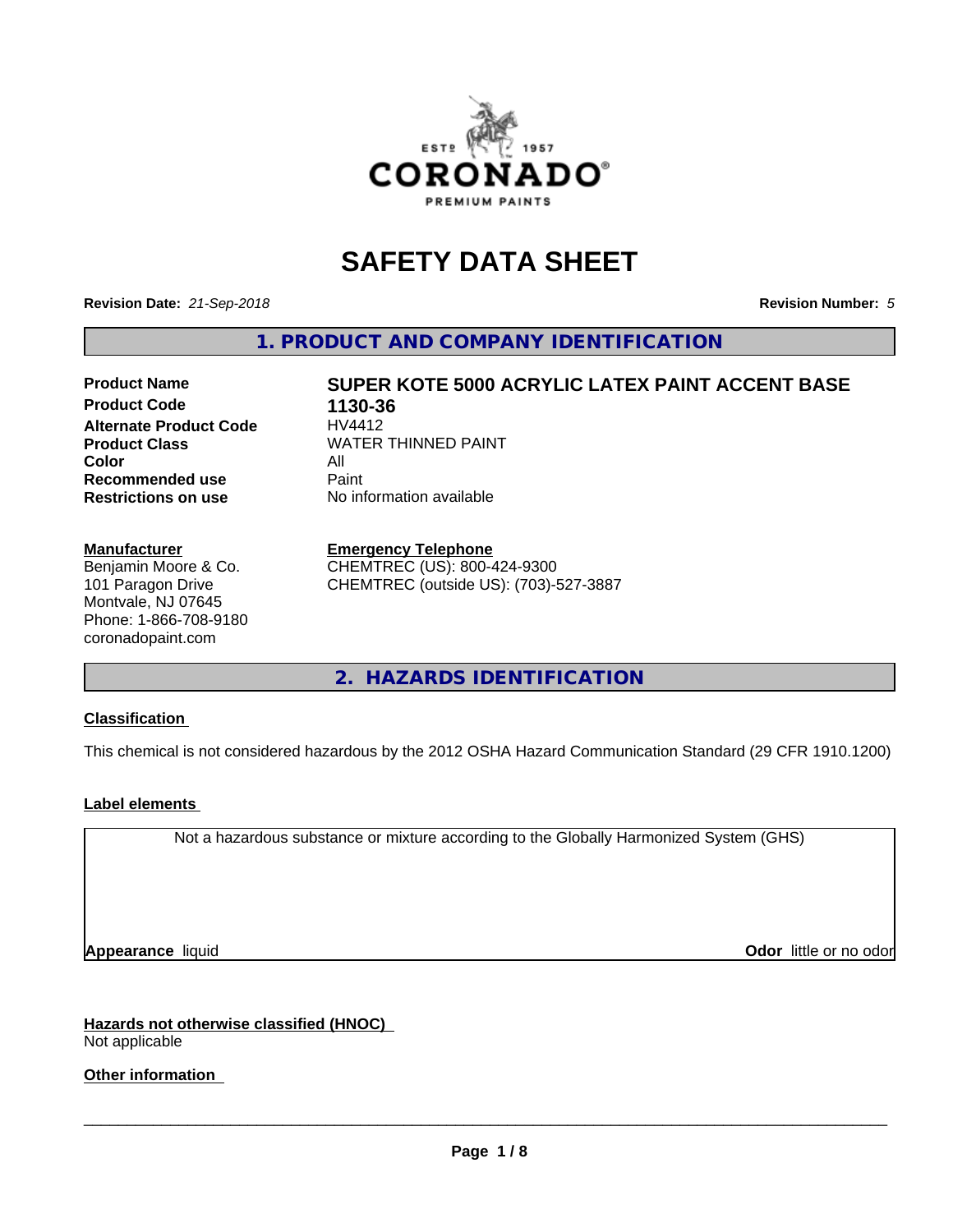No information available

# **3. COMPOSITION INFORMATION ON COMPONENTS**

\_\_\_\_\_\_\_\_\_\_\_\_\_\_\_\_\_\_\_\_\_\_\_\_\_\_\_\_\_\_\_\_\_\_\_\_\_\_\_\_\_\_\_\_\_\_\_\_\_\_\_\_\_\_\_\_\_\_\_\_\_\_\_\_\_\_\_\_\_\_\_\_\_\_\_\_\_\_\_\_\_\_\_\_\_\_\_\_\_\_\_\_\_

| <b>Chemical name</b> | <b>CAS No.</b> | Weight-%     |
|----------------------|----------------|--------------|
| Limestone            | 1317-65-3      | $\sim$<br>∠∪ |
| Nepheline svenite    | 37244-96-5     |              |
| Propylene glycol     | 57-55-6        |              |

|                                                                        |                        | 4. FIRST AID MEASURES                                                                                                                        |  |  |
|------------------------------------------------------------------------|------------------------|----------------------------------------------------------------------------------------------------------------------------------------------|--|--|
| <b>General Advice</b>                                                  |                        | No hazards which require special first aid measures.                                                                                         |  |  |
| <b>Eye Contact</b>                                                     | physician.             | Rinse thoroughly with plenty of water for at least 15 minutes and consult a                                                                  |  |  |
| <b>Skin Contact</b>                                                    |                        | Wash off immediately with soap and plenty of water while removing all<br>contaminated clothes and shoes.                                     |  |  |
| <b>Inhalation</b>                                                      |                        | Move to fresh air. If symptoms persist, call a physician.                                                                                    |  |  |
| Ingestion                                                              | if necessary.          | Clean mouth with water and afterwards drink plenty of water. Consult a physician                                                             |  |  |
| <b>Most Important</b><br><b>Symptoms/Effects</b>                       | None known.            |                                                                                                                                              |  |  |
| <b>Notes To Physician</b>                                              | Treat symptomatically. |                                                                                                                                              |  |  |
|                                                                        |                        | 5. FIRE-FIGHTING MEASURES                                                                                                                    |  |  |
| <b>Suitable Extinguishing Media</b>                                    |                        | Use extinguishing measures that are appropriate to local<br>circumstances and the surrounding environment.                                   |  |  |
| <b>Protective Equipment And Precautions For</b><br><b>Firefighters</b> |                        | As in any fire, wear self-contained breathing apparatus<br>pressure-demand, MSHA/NIOSH (approved or equivalent)<br>and full protective gear. |  |  |
| <b>Specific Hazards Arising From The Chemical</b>                      |                        | Closed containers may rupture if exposed to fire or<br>extreme heat.                                                                         |  |  |
| <b>Sensitivity To Mechanical Impact</b>                                |                        | No                                                                                                                                           |  |  |
|                                                                        |                        |                                                                                                                                              |  |  |

**Flash Point Data Flash Point (°F)**<br> **Flash Point (°C)**<br> **Flash Point (°C)**<br> **CO Flash Point (°C) Method** Not applicable<br>Method Not applicable

**Sensitivity To Static Discharge** Mo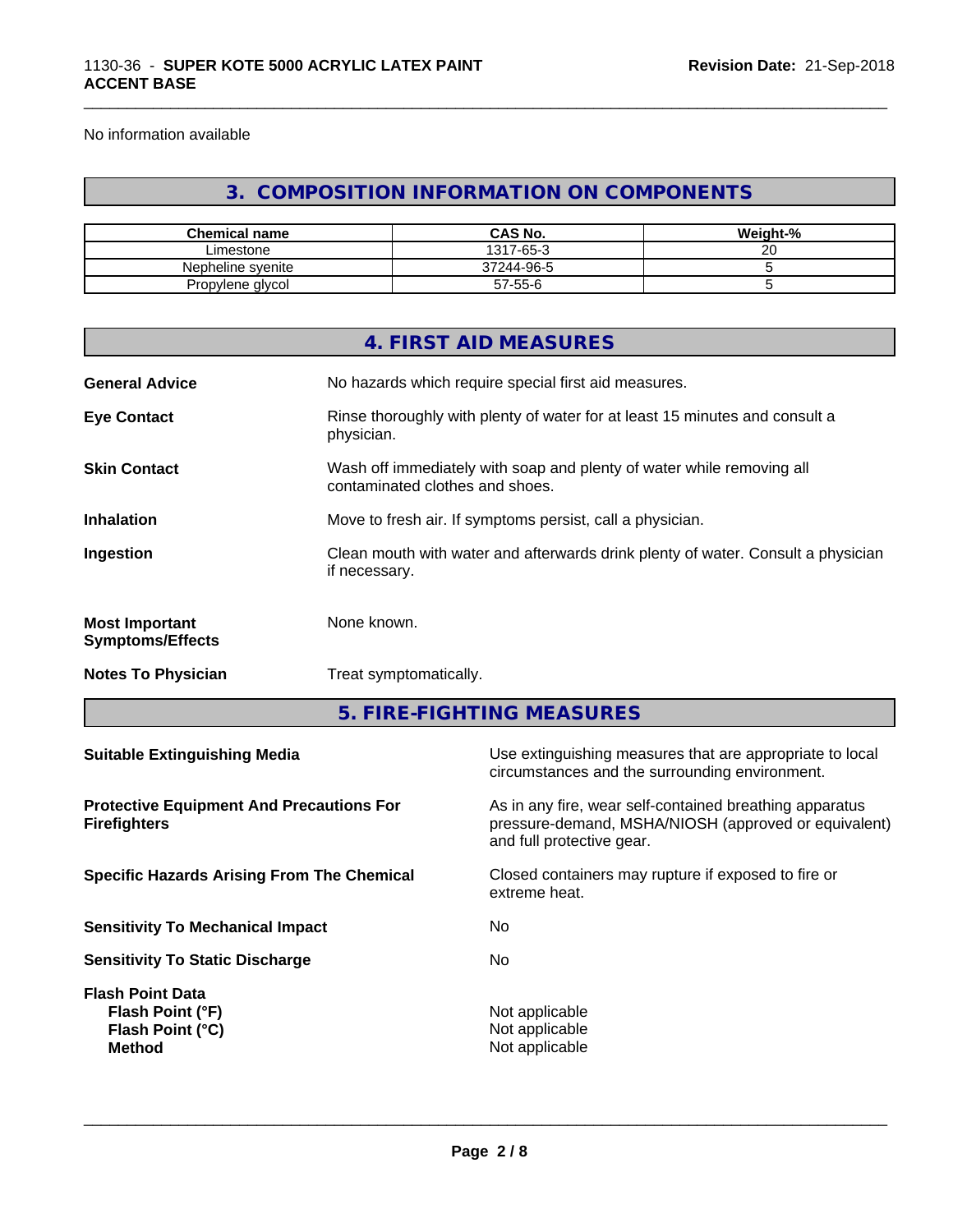#### **Flammability Limits In Air**

**Lower flammability limit:** Not applicable **Upper flammability limit:** Not applicable

\_\_\_\_\_\_\_\_\_\_\_\_\_\_\_\_\_\_\_\_\_\_\_\_\_\_\_\_\_\_\_\_\_\_\_\_\_\_\_\_\_\_\_\_\_\_\_\_\_\_\_\_\_\_\_\_\_\_\_\_\_\_\_\_\_\_\_\_\_\_\_\_\_\_\_\_\_\_\_\_\_\_\_\_\_\_\_\_\_\_\_\_\_

**NFPA Health:** 1 **Flammability:** 0 **Instability:** 0 **Special:** Not Applicable

#### **NFPA Legend**

- 0 Not Hazardous
- 1 Slightly
- 2 Moderate
- 3 High
- 4 Severe

*The ratings assigned are only suggested ratings, the contractor/employer has ultimate responsibilities for NFPA ratings where this system is used.*

*Additional information regarding the NFPA rating system is available from the National Fire Protection Agency (NFPA) at www.nfpa.org.*

# **6. ACCIDENTAL RELEASE MEASURES**

| <b>Personal Precautions</b>      | Avoid contact with skin, eyes and clothing. Ensure adequate ventilation.                                                                                                         |  |
|----------------------------------|----------------------------------------------------------------------------------------------------------------------------------------------------------------------------------|--|
| <b>Other Information</b>         | Prevent further leakage or spillage if safe to do so.                                                                                                                            |  |
| <b>Environmental precautions</b> | See Section 12 for additional Ecological Information.                                                                                                                            |  |
| <b>Methods for Cleaning Up</b>   | Soak up with inert absorbent material. Sweep up and shovel into suitable<br>containers for disposal.                                                                             |  |
|                                  | 7. HANDLING AND STORAGE                                                                                                                                                          |  |
| <b>Handling</b>                  | Avoid contact with skin, eyes and clothing. Avoid breathing vapors, spray mists or<br>sanding dust. In case of insufficient ventilation, wear suitable respiratory<br>equipment. |  |
| <b>Storage</b>                   | Keep container tightly closed. Keep out of the reach of children.                                                                                                                |  |
| <b>Incompatible Materials</b>    | No information available                                                                                                                                                         |  |

**8. EXPOSURE CONTROLS/PERSONAL PROTECTION**

#### **Exposure Limits**

| <b>Chemical name</b> | <b>ACGIH TLV</b> | <b>OSHA PEL</b><br>--                |
|----------------------|------------------|--------------------------------------|
| ∟imestone<br>.       | N/E              | <b>TWA</b><br>ma/m <sup>3</sup><br>ັ |
|                      |                  | TWA<br>ാ mg/m <sup>3</sup><br>.      |

#### **Legend**

ACGIH - American Conference of Governmental Industrial Hygienists Exposure Limits OSHA - Occupational Safety & Health Administration Exposure Limits N/E - Not Established

**Engineering Measures** Ensure adequate ventilation, especially in confined areas.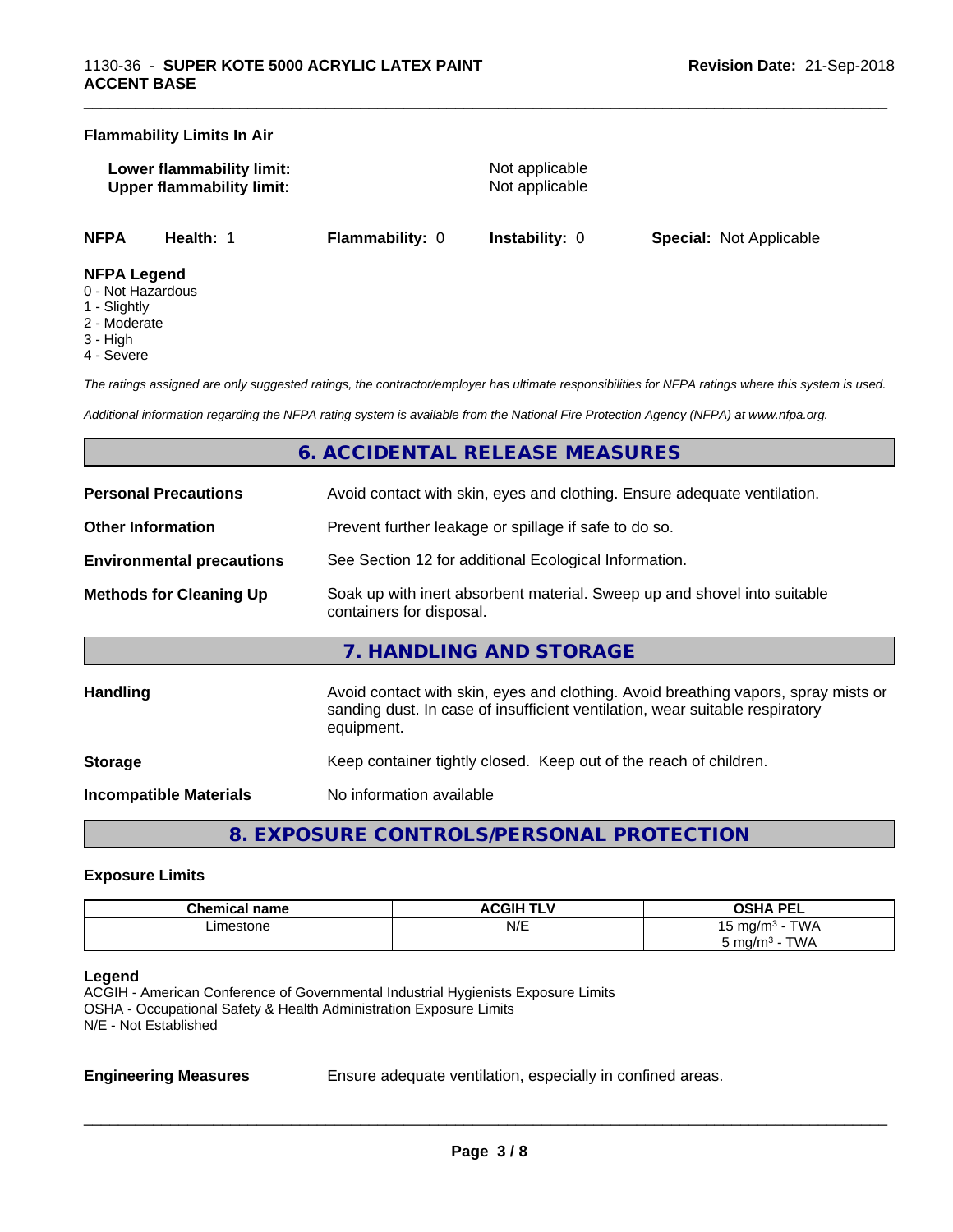| <b>Personal Protective Equipment</b> |                                                                                                                                     |
|--------------------------------------|-------------------------------------------------------------------------------------------------------------------------------------|
| <b>Eye/Face Protection</b>           | Safety glasses with side-shields.                                                                                                   |
| <b>Skin Protection</b>               | Protective gloves and impervious clothing.                                                                                          |
| <b>Respiratory Protection</b>        | In case of insufficient ventilation wear suitable respiratory equipment.                                                            |
| <b>Hygiene Measures</b>              | Avoid contact with skin, eyes and clothing. Remove and wash contaminated<br>clothing before re-use. Wash thoroughly after handling. |

# **9. PHYSICAL AND CHEMICAL PROPERTIES**

**Appearance** liquid **Odor** little or no odor **Odor Threshold**<br> **Density (Ibs/gal)**<br> **Density (Ibs/gal)**<br> **No information available**<br>
10.15 - 10.25 **Density (Ibs/gal) Specific Gravity** 1.21 - 1.23 **pH pH**  $\blacksquare$ **Viscosity (cps)** <br> **Viscosity (cps)** No information available<br>
No information available<br>
No information available **Solubility(ies)**<br> **No information available**<br> **Water solubility**<br> **Water solubility Evaporation Rate Evaporation Rate No information available Vapor pressure @20 °C (kPa)** No information available **Vapor density**<br> **Vapor density**<br> **With % Solids**<br>
With % Solids
2019 **Wt. % Solids** 40 - 50 **Vol. % Solids Wt. % Volatiles** 50 - 60 **Vol. % Volatiles** 60 - 70 **VOC Regulatory Limit (g/L)** < 100 **Boiling Point (°F)** 212 **Boiling Point (°C)** 100 **Freezing Point (°F)** 32 **Freezing Point (°C)** 0 **Flash Point (°F)**<br> **Flash Point (°C)**<br> **Flash Point (°C)**<br> **C Flash Point (°C) Method** Not applicable not applicable not applicable not applicable not applicable not applicable not applicable not applicable not applicable not applicable not applicable not applicable not applicable not applicable not **Flammability (solid, gas)**<br> **Upper flammability limit:**<br>
Upper flammability limit:<br>  $\begin{array}{ccc}\n\bullet & \bullet & \bullet \\
\bullet & \bullet & \bullet\n\end{array}$  Not applicable **Upper flammability limit: Lower flammability limit:** Not applicable **Autoignition Temperature (°F)** No information available **Autoignition Temperature (°C)** No information available **Decomposition Temperature (°F)** No information available<br> **Decomposition Temperature (°C)** No information available **Decomposition Temperature (°C)**<br>Partition coefficient

**No information available No information available** 

\_\_\_\_\_\_\_\_\_\_\_\_\_\_\_\_\_\_\_\_\_\_\_\_\_\_\_\_\_\_\_\_\_\_\_\_\_\_\_\_\_\_\_\_\_\_\_\_\_\_\_\_\_\_\_\_\_\_\_\_\_\_\_\_\_\_\_\_\_\_\_\_\_\_\_\_\_\_\_\_\_\_\_\_\_\_\_\_\_\_\_\_\_

# **10. STABILITY AND REACTIVITY**

| <b>Reactivity</b>          | Not Applicable         |
|----------------------------|------------------------|
| <b>Chemical Stability</b>  | Stable under normal c  |
| <b>Conditions to avoid</b> | Prevent from freezing. |

**Not Applicable** Stable under normal conditions.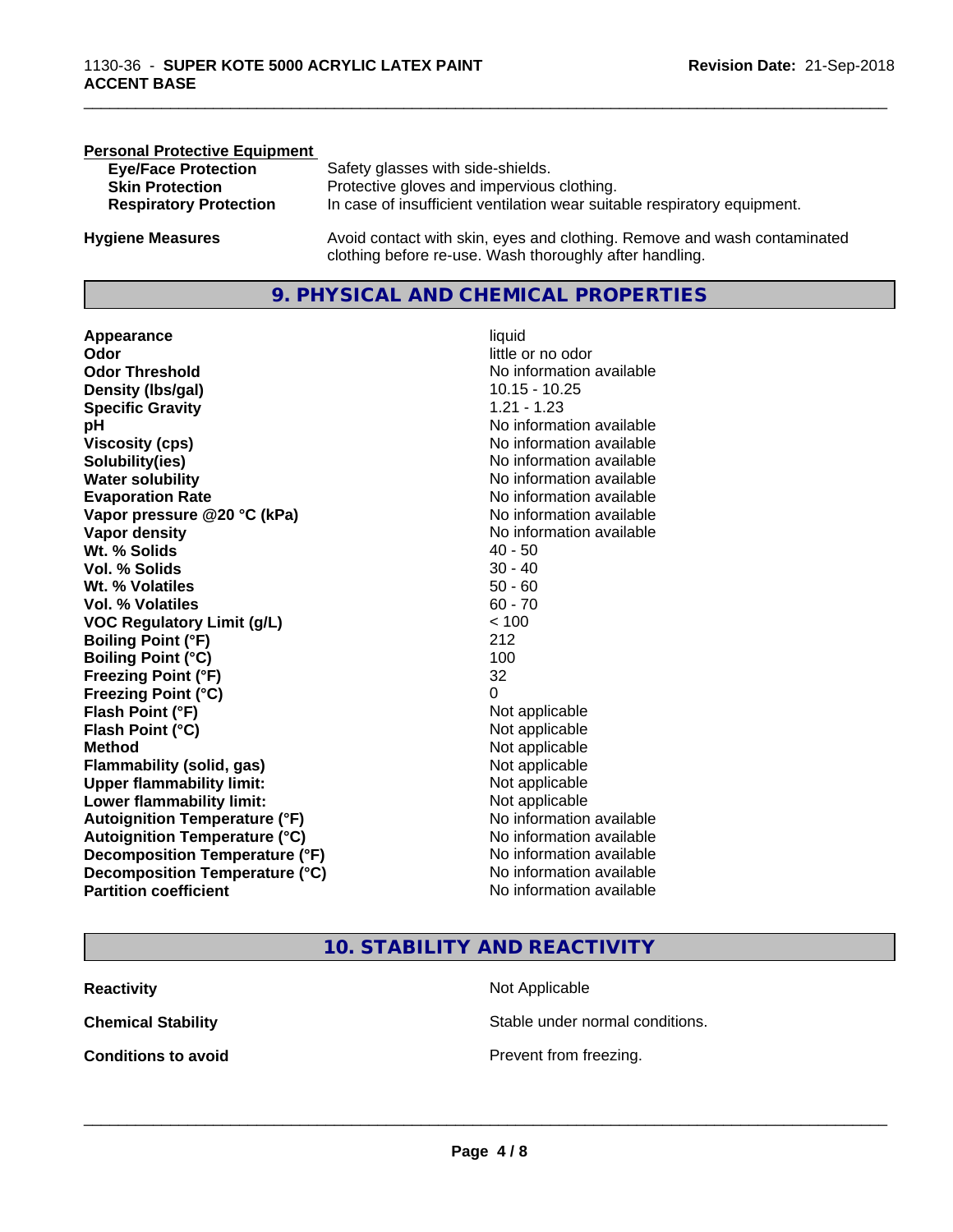| <b>Incompatible Materials</b>                                                                                                                                                                                                                                                                                                                                                  |                                                                                                                                                                                                                                                                                                                                                                                                                                                                                                                                                                                  | No materials to be especially mentioned.                                                   |  |
|--------------------------------------------------------------------------------------------------------------------------------------------------------------------------------------------------------------------------------------------------------------------------------------------------------------------------------------------------------------------------------|----------------------------------------------------------------------------------------------------------------------------------------------------------------------------------------------------------------------------------------------------------------------------------------------------------------------------------------------------------------------------------------------------------------------------------------------------------------------------------------------------------------------------------------------------------------------------------|--------------------------------------------------------------------------------------------|--|
| <b>Hazardous Decomposition Products</b>                                                                                                                                                                                                                                                                                                                                        |                                                                                                                                                                                                                                                                                                                                                                                                                                                                                                                                                                                  | None under normal use.                                                                     |  |
| Possibility of hazardous reactions                                                                                                                                                                                                                                                                                                                                             |                                                                                                                                                                                                                                                                                                                                                                                                                                                                                                                                                                                  | None under normal conditions of use.                                                       |  |
|                                                                                                                                                                                                                                                                                                                                                                                |                                                                                                                                                                                                                                                                                                                                                                                                                                                                                                                                                                                  | 11. TOXICOLOGICAL INFORMATION                                                              |  |
| <b>Product Information</b>                                                                                                                                                                                                                                                                                                                                                     |                                                                                                                                                                                                                                                                                                                                                                                                                                                                                                                                                                                  |                                                                                            |  |
| Information on likely routes of exposure                                                                                                                                                                                                                                                                                                                                       |                                                                                                                                                                                                                                                                                                                                                                                                                                                                                                                                                                                  |                                                                                            |  |
| <b>Principal Routes of Exposure</b>                                                                                                                                                                                                                                                                                                                                            |                                                                                                                                                                                                                                                                                                                                                                                                                                                                                                                                                                                  | Eye contact, skin contact and inhalation.                                                  |  |
| <b>Acute Toxicity</b>                                                                                                                                                                                                                                                                                                                                                          |                                                                                                                                                                                                                                                                                                                                                                                                                                                                                                                                                                                  |                                                                                            |  |
| <b>Product Information</b>                                                                                                                                                                                                                                                                                                                                                     | No information available                                                                                                                                                                                                                                                                                                                                                                                                                                                                                                                                                         |                                                                                            |  |
| Symptoms related to the physical, chemical and toxicological characteristics                                                                                                                                                                                                                                                                                                   |                                                                                                                                                                                                                                                                                                                                                                                                                                                                                                                                                                                  |                                                                                            |  |
| <b>Symptoms</b>                                                                                                                                                                                                                                                                                                                                                                | No information available                                                                                                                                                                                                                                                                                                                                                                                                                                                                                                                                                         |                                                                                            |  |
|                                                                                                                                                                                                                                                                                                                                                                                |                                                                                                                                                                                                                                                                                                                                                                                                                                                                                                                                                                                  | Delayed and immediate effects as well as chronic effects from short and long-term exposure |  |
| Eye contact<br><b>Skin contact</b><br><b>Inhalation</b><br>Ingestion<br><b>Sensitization</b><br><b>Neurological Effects</b><br><b>Mutagenic Effects</b><br><b>Reproductive Effects</b><br><b>Developmental Effects</b><br><b>Target organ effects</b><br><b>STOT - single exposure</b><br><b>STOT - repeated exposure</b><br>Other adverse effects<br><b>Aspiration Hazard</b> | May cause slight irritation.<br>Substance may cause slight skin irritation. Prolonged or repeated contact may dry<br>skin and cause irritation.<br>May cause irritation of respiratory tract.<br>Ingestion may cause gastrointestinal irritation, nausea, vomiting and diarrhea.<br>No information available<br>No information available.<br>No information available.<br>No information available.<br>No information available.<br>No information available.<br>No information available.<br>No information available.<br>No information available.<br>No information available |                                                                                            |  |
| <b>Numerical measures of toxicity</b>                                                                                                                                                                                                                                                                                                                                          |                                                                                                                                                                                                                                                                                                                                                                                                                                                                                                                                                                                  |                                                                                            |  |
| <b>ATEmix (oral)</b><br><b>ATEmix (dermal)</b>                                                                                                                                                                                                                                                                                                                                 | 807284<br>839575                                                                                                                                                                                                                                                                                                                                                                                                                                                                                                                                                                 |                                                                                            |  |
| <b>Component Information</b>                                                                                                                                                                                                                                                                                                                                                   |                                                                                                                                                                                                                                                                                                                                                                                                                                                                                                                                                                                  |                                                                                            |  |
| Propylene glycol<br>LD50 Oral: 20000 mg/kg (Rat)<br>LD50 Dermal: 20800 mg/kg (Rabbit)                                                                                                                                                                                                                                                                                          |                                                                                                                                                                                                                                                                                                                                                                                                                                                                                                                                                                                  |                                                                                            |  |
|                                                                                                                                                                                                                                                                                                                                                                                |                                                                                                                                                                                                                                                                                                                                                                                                                                                                                                                                                                                  |                                                                                            |  |

**Carcinogenicity**

*There are no known carcinogenic chemicals in this product above reportable levels.*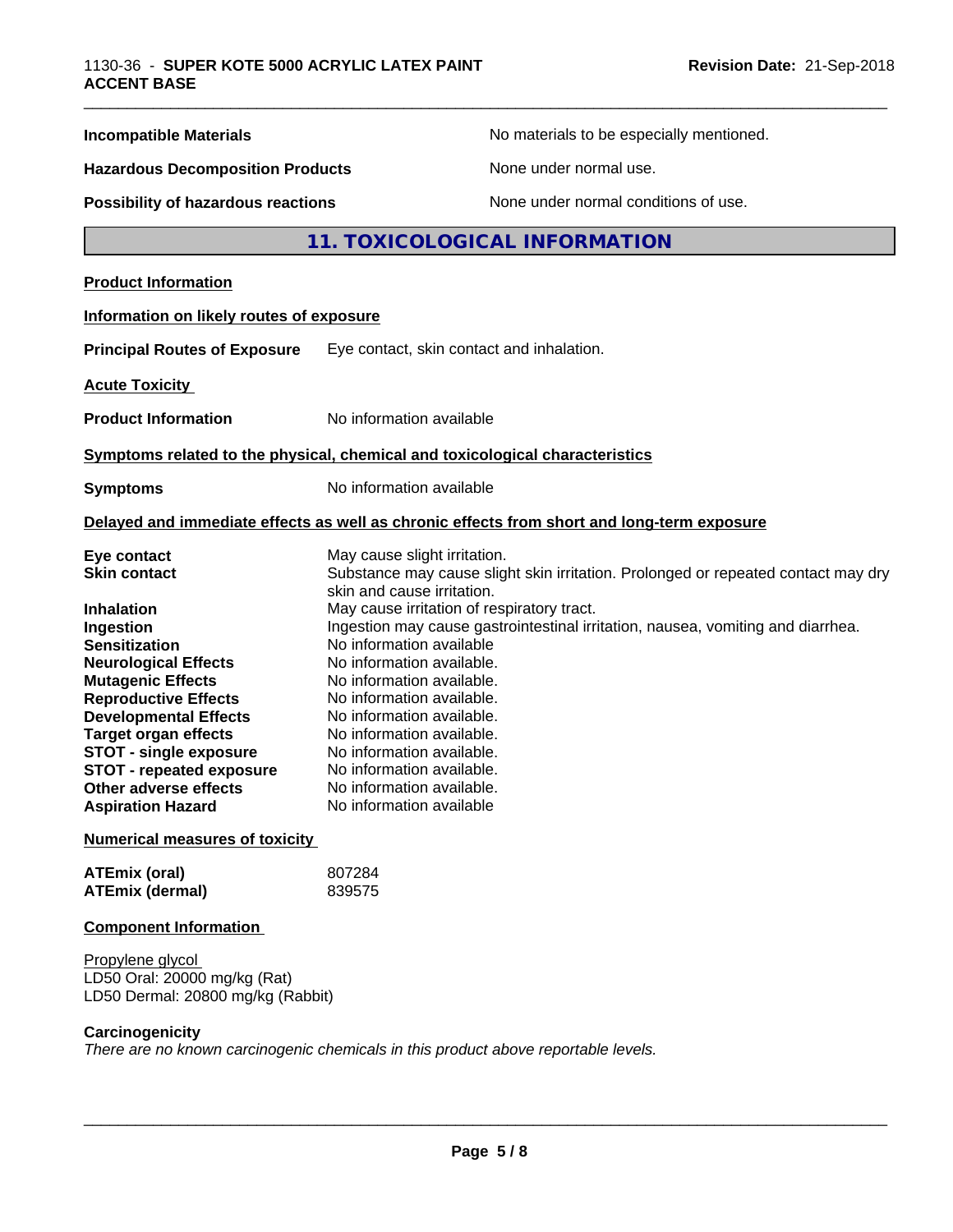# **12. ECOLOGICAL INFORMATION**

\_\_\_\_\_\_\_\_\_\_\_\_\_\_\_\_\_\_\_\_\_\_\_\_\_\_\_\_\_\_\_\_\_\_\_\_\_\_\_\_\_\_\_\_\_\_\_\_\_\_\_\_\_\_\_\_\_\_\_\_\_\_\_\_\_\_\_\_\_\_\_\_\_\_\_\_\_\_\_\_\_\_\_\_\_\_\_\_\_\_\_\_\_

# **Ecotoxicity Effects**

The environmental impact of this product has not been fully investigated.

### **Product Information**

**Acute Toxicity to Fish** No information available

#### **Acute Toxicity to Aquatic Invertebrates**

No information available

**Acute Toxicity to Aquatic Plants**

No information available

#### **Persistence / Degradability**

No information available.

#### **Bioaccumulation**

There is no data for this product.

#### **Mobility in Environmental Media**

No information available.

#### **Ozone**

No information available

#### **Component Information**

#### **Acute Toxicity to Fish**

Propylene glycol LC50: 710 mg/L (Fathead Minnow - 96 hr.)

#### **Acute Toxicity to Aquatic Invertebrates**

Propylene glycol EC50: > 10000 mg/L (Daphnia magna - 24 hr.)

#### **Acute Toxicity to Aquatic Plants**

No information available

# **13. DISPOSAL CONSIDERATIONS**

**Waste Disposal Method** Dispose of in accordance with federal, state, and local regulations. Local requirements may vary, consult your sanitation department or state-designated environmental protection agency for more disposal options.

 $\overline{\phantom{a}}$  ,  $\overline{\phantom{a}}$  ,  $\overline{\phantom{a}}$  ,  $\overline{\phantom{a}}$  ,  $\overline{\phantom{a}}$  ,  $\overline{\phantom{a}}$  ,  $\overline{\phantom{a}}$  ,  $\overline{\phantom{a}}$  ,  $\overline{\phantom{a}}$  ,  $\overline{\phantom{a}}$  ,  $\overline{\phantom{a}}$  ,  $\overline{\phantom{a}}$  ,  $\overline{\phantom{a}}$  ,  $\overline{\phantom{a}}$  ,  $\overline{\phantom{a}}$  ,  $\overline{\phantom{a}}$ 

# **14. TRANSPORT INFORMATION**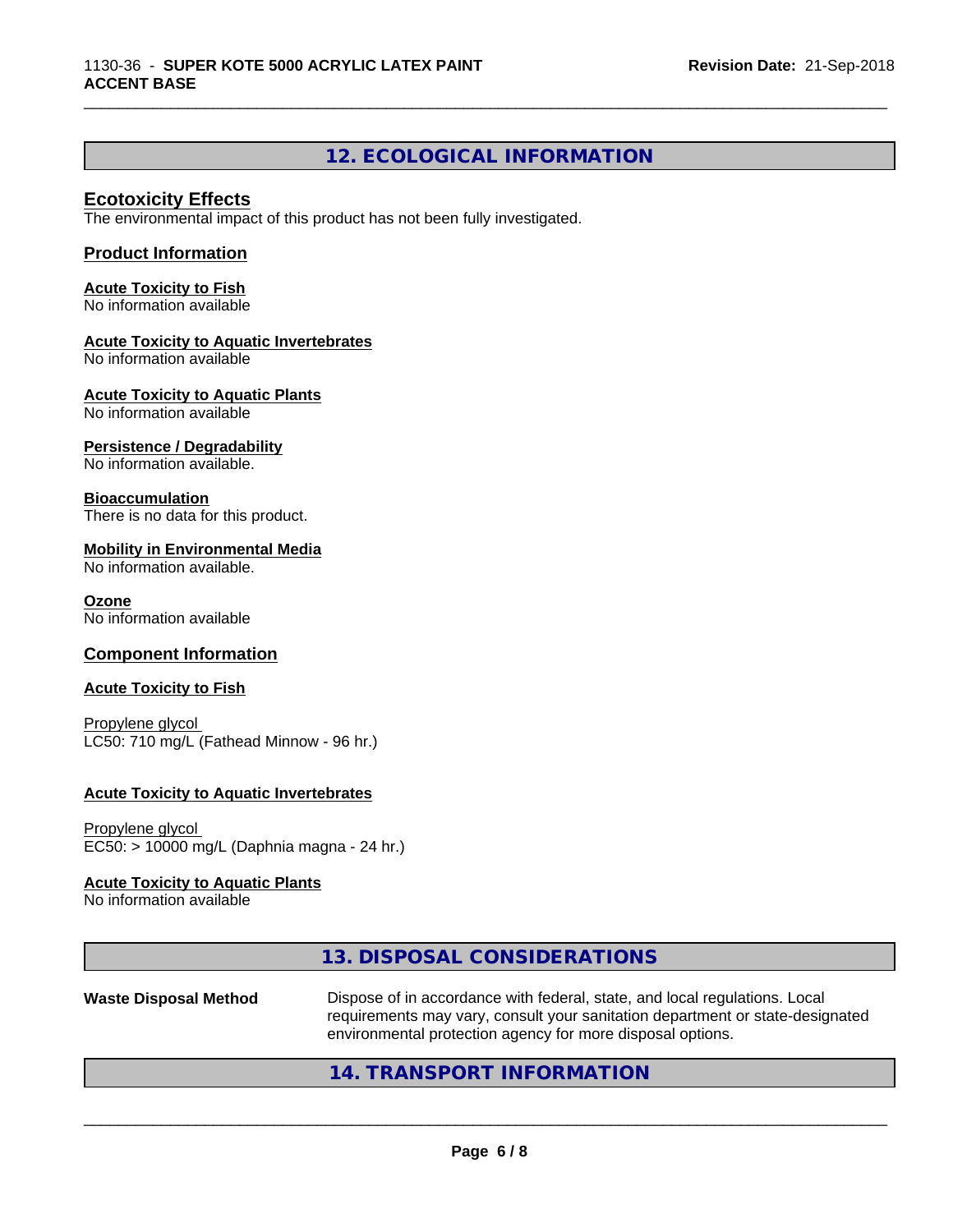| <b>DOT</b>         | Not regulated                     |
|--------------------|-----------------------------------|
| <b>ICAO / IATA</b> | Not regulated                     |
| <b>IMDG/IMO</b>    | Not regulated                     |
|                    | <b>15. REGULATORY INFORMATION</b> |

\_\_\_\_\_\_\_\_\_\_\_\_\_\_\_\_\_\_\_\_\_\_\_\_\_\_\_\_\_\_\_\_\_\_\_\_\_\_\_\_\_\_\_\_\_\_\_\_\_\_\_\_\_\_\_\_\_\_\_\_\_\_\_\_\_\_\_\_\_\_\_\_\_\_\_\_\_\_\_\_\_\_\_\_\_\_\_\_\_\_\_\_\_

# **International Inventories**

| <b>TSCA: United States</b> | Yes - All components are listed or exempt. |
|----------------------------|--------------------------------------------|
| <b>DSL: Canada</b>         | Yes - All components are listed or exempt. |

# **Federal Regulations**

| SARA 311/312 hazardous categorization |    |  |
|---------------------------------------|----|--|
| Acute health hazard                   | Nο |  |
| Chronic Health Hazard                 | No |  |
| Fire hazard                           | No |  |
| Sudden release of pressure hazard     | No |  |
| Reactive Hazard                       | No |  |

### **SARA 313**

Section 313 of Title III of the Superfund Amendments and Reauthorization Act of 1986 (SARA). This product contains a chemical or chemicals which are subject to the reporting requirements of the Act and Title 40 of the Code of Federal Regulations, Part 372:

*None*

**Clean Air Act,Section 112 Hazardous Air Pollutants (HAPs) (see 40 CFR 61)**

This product contains the following HAPs:

*None*

# **US State Regulations**

# **California Proposition 65**

**A** WARNING: Cancer and Reproductive Harm– www.P65warnings.ca.gov

### **State Right-to-Know**

| Chemical<br>name<br>۱۳ آپ | Ma | Jersev<br><b>Nev</b> | msvlvania |
|---------------------------|----|----------------------|-----------|
| Limestone                 |    |                      |           |
| Propylene alvcol          |    |                      |           |

**Legend**